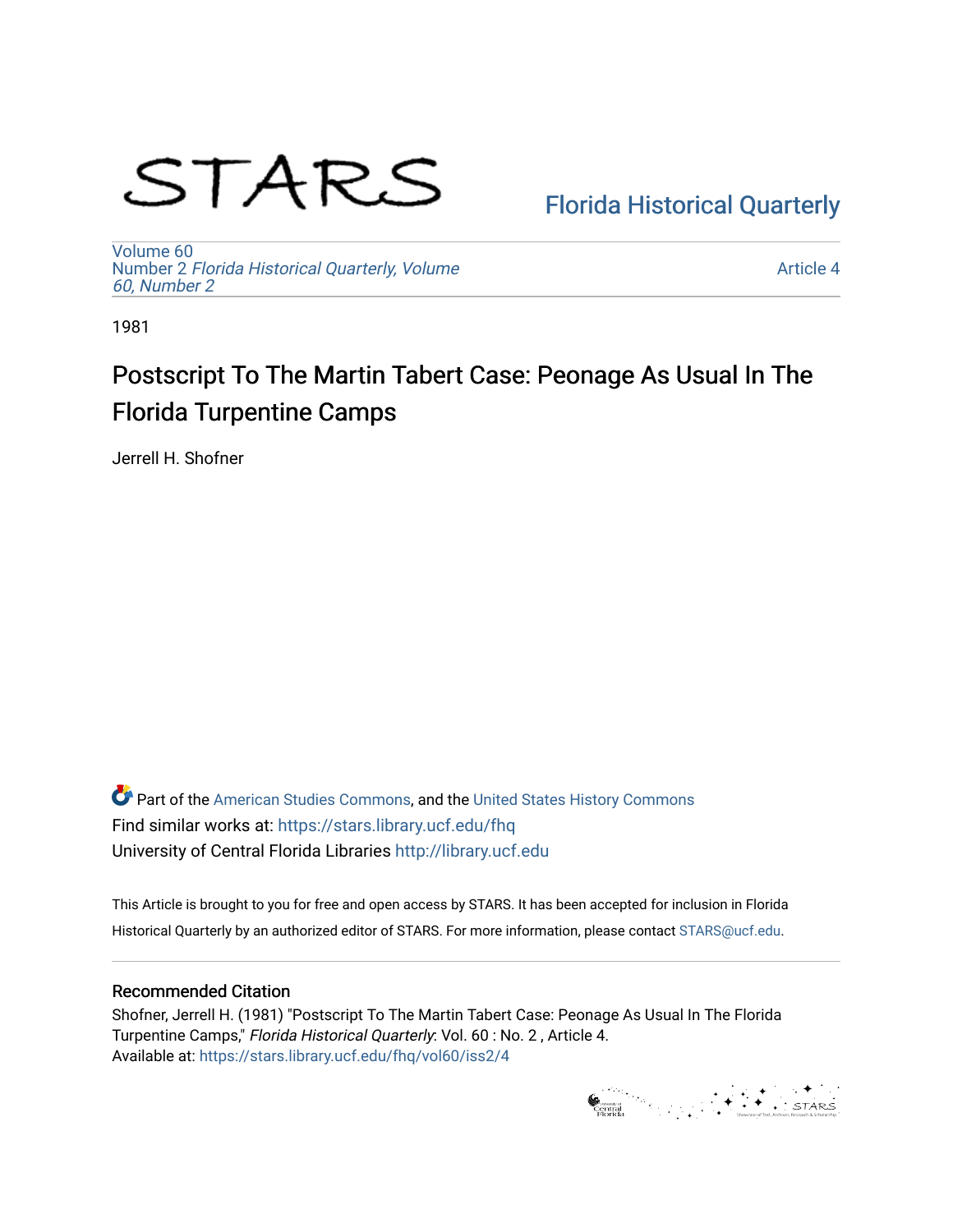#### POSTSCRIPT TO THE MARTIN TABERT CASE: PEONAGE AS USUAL IN THE FLORIDA TURPENTINE CAMPS

#### *by* JERRELL H. SHOFNER

In 1923 NAACP Secretary James Weldon Johnson wrote the editor of the *New York World* thanking him for the paper's N 1923 NAACP Secretary James Weldon Johnson wrote the exposure of brutality in the Florida turpentine camps which had caused the state legislature to abolish the leasing of county convicts to private companies. Himself a product of the progressive era and a believer in man's ability to reform his society through positive legislation, Johnson wrote that "ending this evil" was "a long step toward the ending of peonage."<sup>1</sup> The state had already been prohibited in 1919 from leasing its prisoners to private firms, but counties had continued the practice until the *World* published a series of articles recounting the horrible death of Martin Tabert, a white South Dakota youth, after brutal beatings inflicted by Walter Higginbotham, a prison guard in one of the Putnam Lumber Company's turpentine camps. In the same progressive spirit as that embraced by Johnson, N. Gordon Carper recently wrote of the events leading to the legislature's 1923 action and the sentencing of Higginbotham to twenty years in prison for second degree murder.<sup>2</sup> Many who read Carper's article generally accepted the premise that society was capable of improvement by the discovery of wrongs and by correcting them through improved legislation. So believing, it was natural to infer that James Weldon Johnson was correct and that in 1923 the legislature ended a long-standing abuse. But a brief look beyond the 1923 enactment reveals the difference between enactment of a

Jerrell H. Shofner is department chair and professor of history at the University of Central Florida, Orlando, and former president of the Florida Historical Society.

<sup>1.</sup> James Weldon Johnson to Editor, *The World.* Series C, Box 386, NAACP Papers, Library of Congress.

<sup>2.</sup> N. Gordon Carper, "Martin Tabert, Martyr of an Era," *Florida Histor-ical Quarterly,* LII (October 1973), 115-31.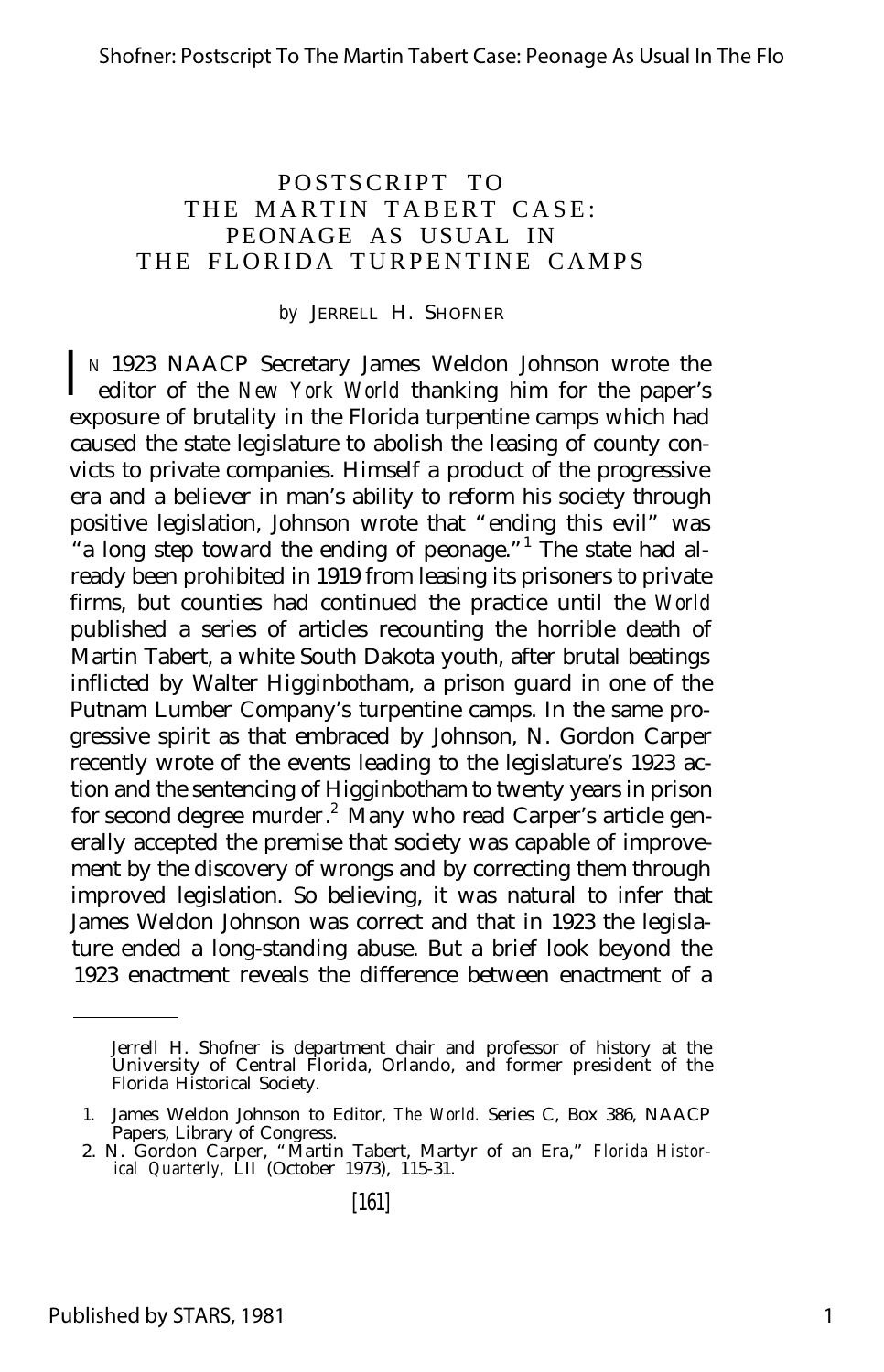law and its implementation. It further raises serious doubt about the effectiveness of positive law when it runs counter to established customs.

Among the several individuals and firms involved in the Tabert case and the legislative investigation were Sheriff John R. Jones of Leon County; Thomas Walter Higginbotham, the so-called whipping boss; the Putnam Lumber Company, a Wisconsin firm with large timber interests in Florida; and State Senator T. J. Knabb, whose activities at and near Macclenny in Baker County were shown to be at least as reprehensible as those of the firm in whose camp Tabert had died.

As the records show, Higginbotham won a new trial when the state supreme court overturned his conviction on a legal technicality. Awaiting retrial, he was released on \$10,000 bail and immediately resumed his duties for the Putnam Lumber Company, this time at its Shamrock camp in Dixie County. On October 19, 1924, Lewis "Peanut" Barker, a Negro turpentine worker, was beaten and shot to death near Shamrock. Accused of the crime were Higginbotham, who was still under bond; John H. Winburn, a Dixie County deputy sheriff; E. G. Priest; D. A. Parker; W. G. McRaney; and Charlie Hart, a black man. All six were indicted for first degree murder in March 1925, The following August Higginbotham was retried in Dixie County for the Tabert murder and was found "not guilty." He was scheduled for trail in the Lewis Barker case in early 1926. In the meantime, he was seriously injured in an automobile accident in Jacksonville, and Dr. S. E. Driskell affirmed that he was physically unable to appear in court. There was no further attempt to punish him or his accomplices for the second murder.<sup>3</sup> Sheriff Jones of Leon County was removed from office, but he was not otherwise punished although legislative investigators found evidence that he was arresting persons on vagrancy charges solely to fulfill an agreement he had with the Putnam Lumber Company to furnish it with workers.<sup>4</sup>

<sup>3.</sup> Dixie County Court Records, Criminal Bench Docket One, 17, 19, and Criminal Case Files for 1925; clipping from *New York World,* March 15, 1925, C-386, NAACP Papers.

<sup>4.</sup> Carper, "Martin Tabert," 122; Fred Cubberly to Attorney General, Feb-ruary 1, 1924, Mail and File Division, Department of Justice Records, Record Group 60, National Archives (hereinafter cited as NA); John N. Beffel to Herb, May 4, 1936, Box 142, Folder 1, Workers Defense League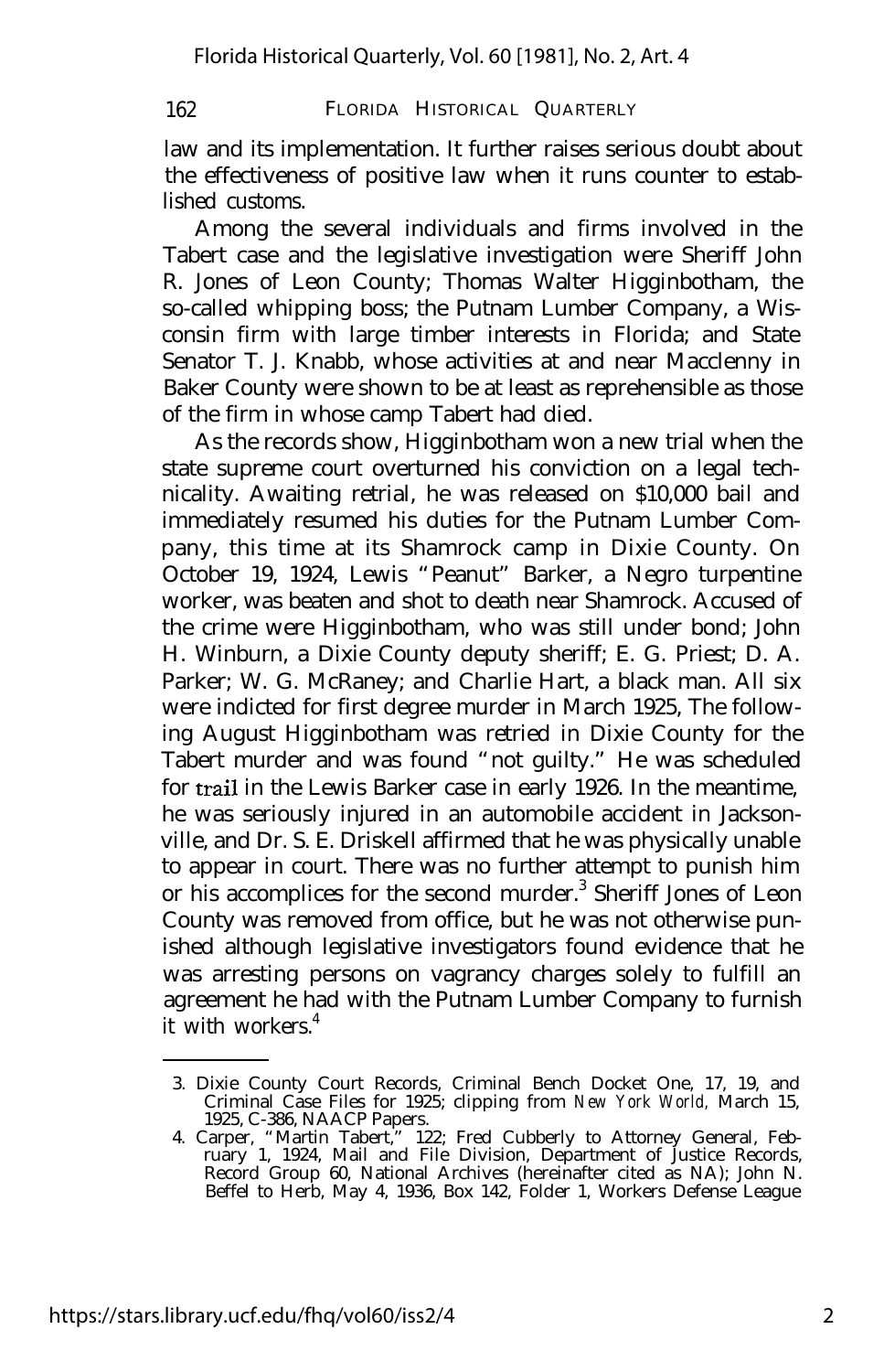Far more important than these individual miscarriages of justice was the uninterrupted practice of peonage and brutality in the turpentine camps even after the legislature prohibited convict leasing. What had once been legal was perpetuated through another Florida law, frequent collusion of local officials with turpentine operators, and the custom of white employers using force on reluctant black workers without interference from either authorities or peers. At the same time it ended the leasing of state convicts to private companies, the 1919 Florida legislature passed a law empowering employers— including turpentine operators to hold workers for debt. Entitled "An Act to Provide a Penalty to be Imposed Upon any Person in This State Who Shall, With Intent to Injure and Defraud, Obtain or Procure Money or Other Thing of Value on a Contract or Promise to Perform Labor or Service and Prescribing a Rule of Evidence Governing Same," the statute declared such persons "guilty of a misdemeanor" and subject to a fine of up to \$500 or imprisonment up to six months. It was the "rule of evidence" which was pernicious. If an individual accepted a consideration of value— such as transportation to the camp of the employer— under such circumstances, his subsequent failure to perform "shall be prima facie evidence of the intent to injure and defraud." Thus, the burden of proof was placed on the laborer to disprove an employer's allegations rather than the customary assumption of innocence until guilt was proven.<sup>5</sup>

Under this handy statute— enacted despite considerable argument that a similar Alabama law had already been declared unconstitutional by the United States Supreme Court— turpentine operators and others requiring laborers could recruit individuals, furnish them transportation to the work site, assess an advance charge for the service, and subsequently hold the worker until he paid the debt. It was, however, often very difficult for the individual to pay up. Most of the camps operated their own commissaries from which workers drew their necessities on credit. The prices and interest rates in these monopolistic stores often kept workers in perpetual debt. In other cases, men were still picked up on vagrancy charges by local officials, fines were assessed, prospec-

Collection, Walter P. Reuther Library, Wayne State University, Detroit, Michigan (hereinafter cited as WDL).

<sup>5.</sup> Laws of Florida (1919), Chapter 7917, 286.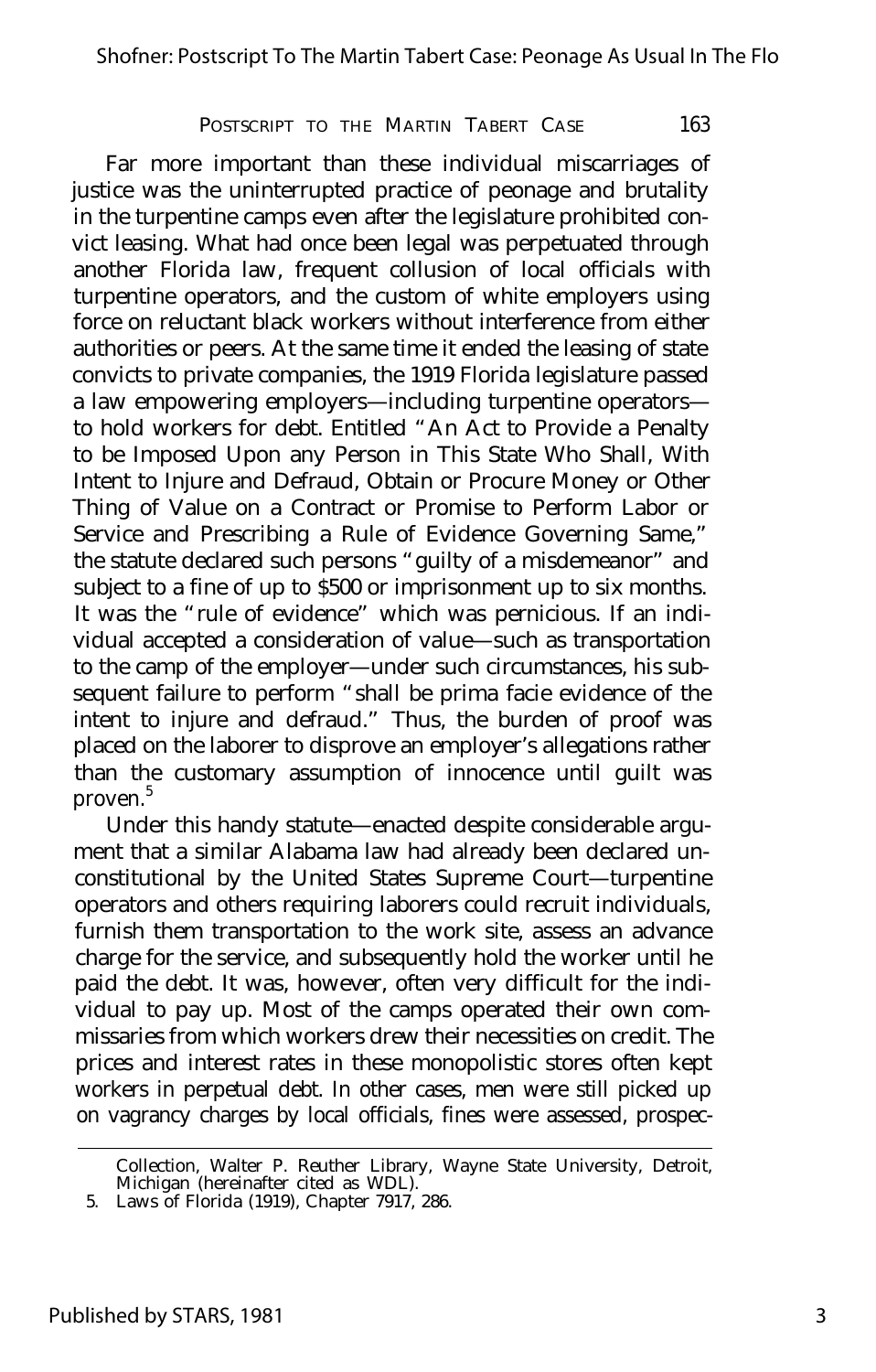tive employers paid the fines, and the individuals were suddenly peons obligated to work off the debt. Since most of the victims were uneducated, unfamiliar with the law, and without recourse, and since things had been the same way as long as anyone could remember, they often did not realize how they were being mistreated or know what to do about it even if they did. There were a few exceptions. An excellent example of the peonage trap was revealed in Calhoun County in 1924, not long after James Weldon Johnson had applauded the Florida legislature's "long step toward the ending of peonage."

Calhoun County was a sparsely settled area where the main available employment, particularly for blacks, was in the lumber or turpentine camps. Charles, and Alfred Land and Mood B. Davis operated the Naval Stores Company there. Workers chipped the trees, placed receptacles into which the sap could drain, and subsequently emptied the chips into heavy barrels which were taken to the camp for distillation. The laborers bought their supplies on credit at the company commissary managed by G. W. White. Carey Whitfield and Frank Daniels clerked in the commissary, and Will Proctor was the company bookkeeper. With the collusion of County Sheriff C. S. Clark and his deputies, Thomas Shuder and T. E. Cason, and County Judge W. I. Chafin, the company managers were virtually able to hold their workers as prisoners. The cooperation of these officials was made easier because Charles Land and Mood Davis were both county commissioners, the former serving as chairman of the board of commissioners.<sup>6</sup>

When Henry Sanders, a black woods worker, became dissatisfied with his situation, he was accused of stealing three dollars worth of chipping tools. He was taken before the county judge and was fined. Davis paid the fine and returned Sanders to the woods to work off the new indebtedness. Similarly, George Diamond worked for the company for several months, drew no pay, and yet found that he owed the commissary \$14.30 above his wages. Outraged, he protested that this could not be because he had received nothing since arriving in the camp. He was then

<sup>6.</sup> *Pensacola Journal,* May 19, 1925, in C-386, NAACP Papers; Jacksonville *Florida Times-Union,* May 22, 24, 30, June 2, 1925; Tallahassee *Smith's Weekly,* May 29, 1925.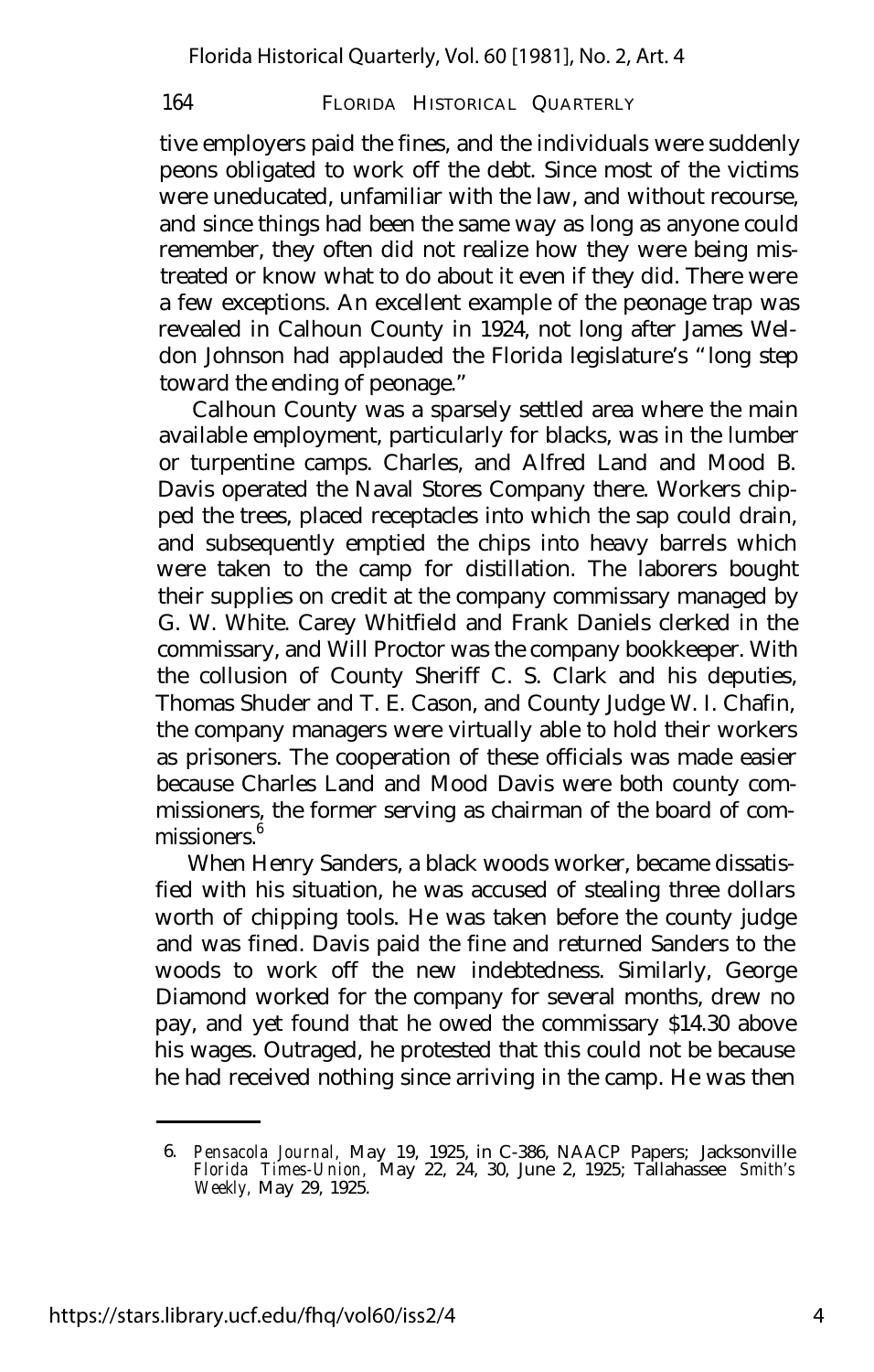"arrested" and taken before Judge Chafin and urged to plead guilty to "stealing jumper coats from the commissary." At first he refused to comply, but when he overheard Davis telling the judge to "give him eight months on the hard road," Diamond decided it might be better to take his chances with the guilty plea.<sup>7</sup> He was sentenced to ninety days and released to the custody of his employer.<sup>8</sup>

Unable to work themselves out of debt because of the unfair bookkeeping methods of the Naval Stores Company commissary, Sanders, Diamond, Dewitt Stonam, and Galvester Jackson decided to try escaping in September 1924. They were overtaken at the Wewahitchka Bridge about twenty-five miles from the turpentine camp. There, Stonam was forced to beat the other three men with a heavy whip. Diamond was told that if he tried to run away again, he would be made into "catfish bait." Evidence of the whippings was still visible in May of the following year. When her husband left the camp, Lola Sanders had fled to the home of her father, Matthew Brown. While his partners and others were pursuing the runaways, Mood Davis and Carey Whitfield followed her. At gunpoint she was "arrested" and informed that she would be held until Henry Sanders was found and returned to work<sup>9</sup>

About that time, rumors of peonage conditions in Calhoun County reached William B. Sheppard, United States judge for the Northern District of Florida, who had fought peonage as a United States attorney more than twenty years earlier.<sup>10</sup> He urged the justice department to investigate the Naval Stores Company case in Calhoun County, and indictments were brought against Mood B. Davis, Charles Land, Alfred Land, Carey Whitfield, Frank Daniels, Will Proctor, Gadi White, Sheriff C. S. Clark, and Judge W. I. Chafin. $^{11}$ 

<sup>7.</sup> After convict leasing ended in 1923, counties sent their convicts to work on the public roads.

<sup>8.</sup> *Pensacola Journal,* May 19, 1925, in C-386, NAACP Papers; *New York Age,* May 30, 1925. 9. *New York Age,* May 30, 1925; clippings from *New York World,* May 20,

<sup>21, 1925,</sup> in C-386, NAACP Papers. 10. Pete Daniel, *The Shadow of Slavery: Peonage in the South, 1901-1969*

<sup>(</sup>Urbana, 1972), 8-18, 34.

<sup>11.</sup> George E. Hoffman to Attorney General, November 29, 1924, Mail and File Division, RG 60, NA; *New York Age,* June 6, 1925; Jacksonville *Florida Times-Union,* May 19, 1925.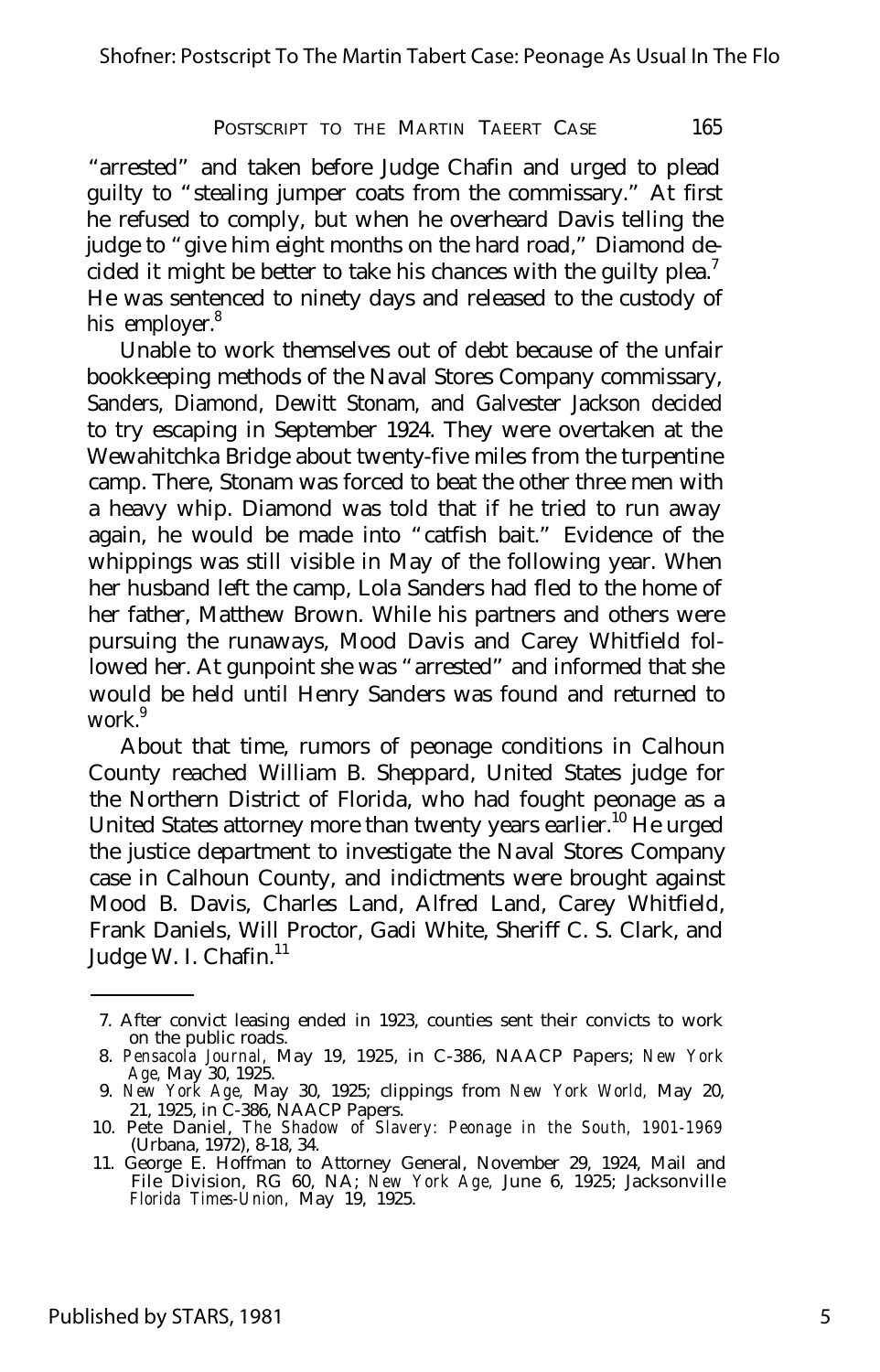Since the witnesses against the turpentine operators and Calhoun County officials were all destitute and successful prosecution depended upon their testimony, it was a burden of the federal government to prepare and prosecute such a case to successful conclusion. The defendants secured able counsel and attempted to overturn the government's case by attacking on procedural grounds the validity of the grand jury indictment. A new grand jury was convened in late 1924, and the case was not completed until the following spring. In the interim of nearly eight months Henry Sanders, Galvester Jackson, George Diamond, Dewitt Stonam, and eight other black witnesses were detained in Pensacola at the expense of the government. The United States marshal kept them under surveillance to "forestall any prospective intimidation. $12$ 

After a five-day trial in May 1925, the two Lands, Davis, Whitfield, Daniels, and Proctor were all convicted on various counts of peonage. Charles Land was sentenced to one year in Atlanta Federal Penitentiary while the others received shorter sentences or fines. But that they were convicted at all was remarkable. Such cases were widespread in the turpentine belt, and rarely did they reach the courts of law. Alfred Land's conviction resulted from his having obtained a warrant for the arrest of Henry Sanders and for bringing him back to the camp to work out his debt. In sentencing him, Judge Sheppard delivered a blistering lecture in which he acknowledged that there may have been provocation to bring back the man who had quit while owing money. But, he added, "There is a marked inhibition in the law . . . against a man being brought back against his will to work out of debt. This law was not made particularly to protect the Negro, for all are included in its protection, and I know that in some sections white persons are in sore need of its aid."<sup>13</sup>

A more representative disposition of a peonage charge was a case reported by L. L. Fabasinski, a young Pensacola attorney. He wrote in behalf of Sallie Tolbert, a trusted Negro acquaintance, who had received a foreboding letter from her husband shortly after he had been recruited from Pensacola, along wtih his son-in-

<sup>12.</sup> Hoffman to Attorney General, November 29, 1924, Mail and File Division, RG 60, NA.

<sup>13.</sup> Jacksonville *Florida Times-Union,* May 21, 1925; *New York Age,* June 6, 1925.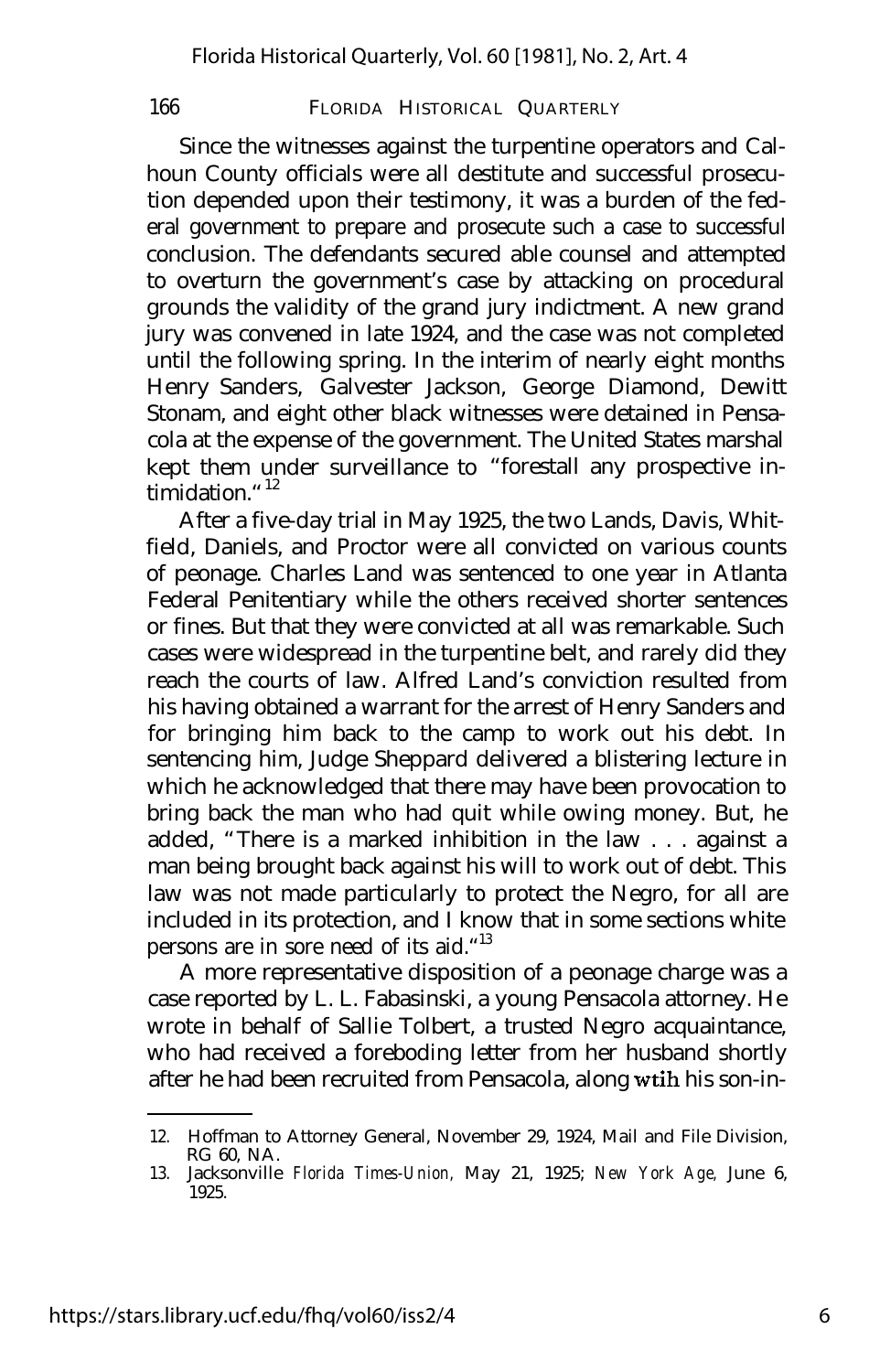law, Anthony Hawthorne, to work in a turpentine camp in Osceola County. Asking if Hawthorne had managed to reach Pensacola after his escape from the camp, Tolbert complained that he was being held against his will by white people who "treat these colored people like they was dogs." Unfortunately, another man from the same camp reached Pensacola about the same time and reported that Hawthorne had been killed by guards during the attempted escape. United States Attorney Fred Cubberly, a longtime foe of peonage in Florida, urged the attorney general to initiate an investigation into the situation since he believed that peonage was widespread in and around Osceola County where vast timber acreage had just recently been opened up. No further action was taken.

Neither did the Putnam Lumber Company mend its ways. Responsible for the camp in which Martin Tabert met his death and having lied in attempting to cover up the truth about how he died, the company was sued by the Tabert family. An out-ofcourt settlement resulted in \$80,000 payment to the bereaved family. But things remained the same. Higginbotham continued to work for the company, and at least as late as 1937 it was still keeping several hundred of its workers at its Shamrock camp behind a fence complete with guarded gates. No one entered or left without approval of the guards. Nor were those who reported this condition moved by humanitarian impulses. Officials of Cross City complained that their merchant constituents were being deprived of a market because the Putnam Lumber Company guards would not let them in or the workers out. The merchants alleged that this was denying them a portion of the camp trade so that the company's store would benefit. In any event, the United State Department of Justice saw no cause for action in this instance. Its investigator reported that the situation was being alleviated and that some merchants were being given permits to enter the "quarters" and "there does not appear to be any violations of the laws of the United States involved."<sup>15</sup>

Conditions remained the same at Macclenny as well. Testi-

<sup>14.</sup> L. L. Fabasinski to Department of Justice, June 3, 1925, Mail and File Division, RG 60, NA; Cubberly to Attorney General, May 30, 1925, ibid.

<sup>15.</sup> H. L. Fleishel to W. L. Fisher, February 8, 1937, ibid.; W. B. Watson, Jr., to George E. Hoffman, February 12, 1937, ibid. See also Dan M. Sheppard to Department of Justice, May 11, 1930, in same file.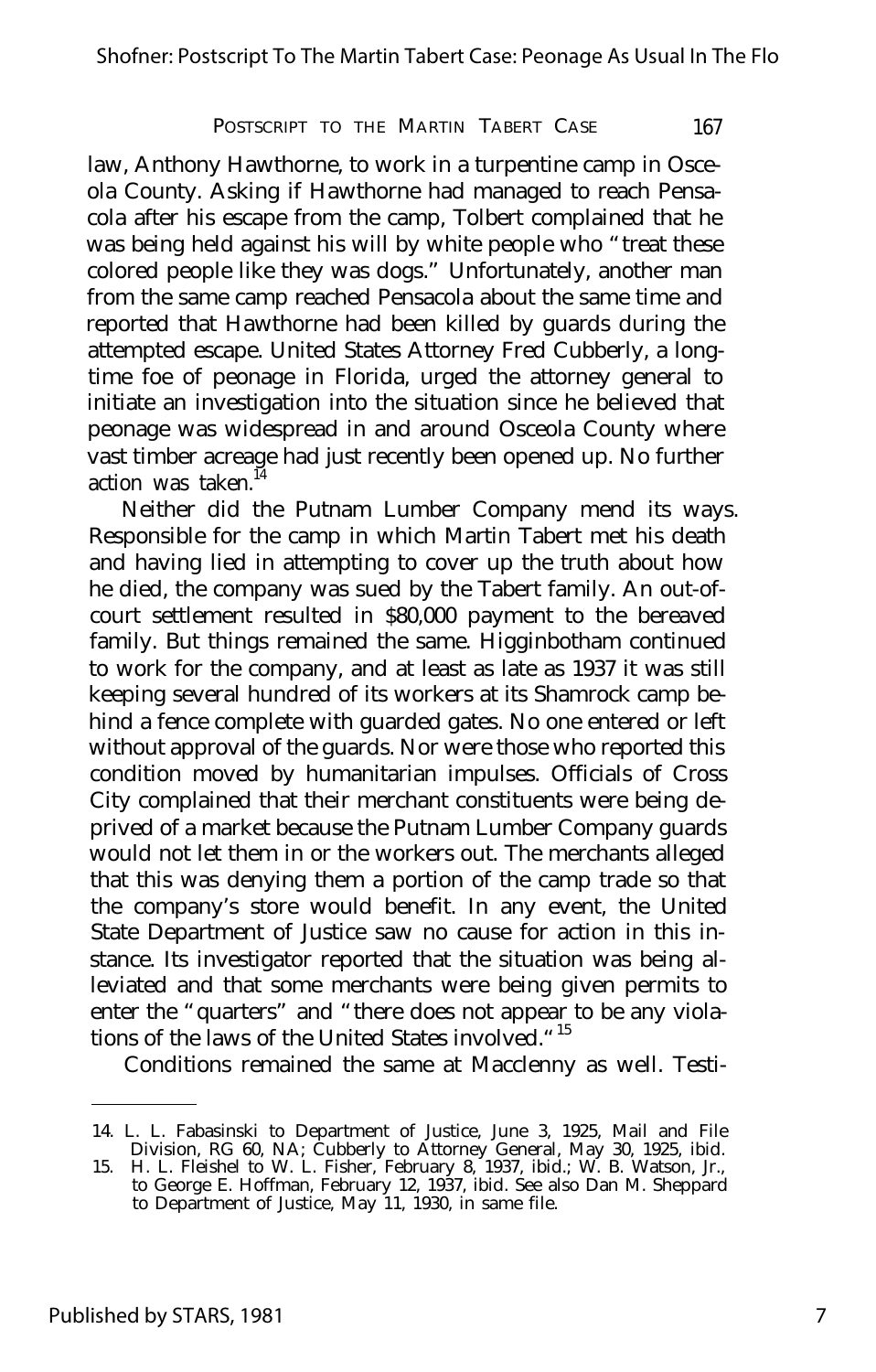mony before the 1923 legislative investigating committee showed that Senator T. J. Knabb's turpentine works were about as bad in labor conditions as those of the Putnam Lumber Company. Some of Knabb's colleagues had tried unsuccessfully to have him removed from the senate because of the revelations of cruelty, brutality, and deprivation in his turpentine camps. Excitement abated in the years after the investigation, and Senator Knabb's notoriety faded. But his brother, William Knabb, was also a large scale naval stores farmer and distiller at Macclenny who practiced the same harsh labor policies as the senator. In the fall of 1936, Florida was once again thrust before the nation as a place where human beings were kept in virtual slavery. Newspapers across the nation carried grim stories describing the situation in Macclenny. It was charged that about 400 Negroes who worked in Knabb's turpentine distillery and lived in squalid huts owned by him were being kept by perpetual debt and a guard system in his employ. All roads leading from "the quarters" were watched closely, and no one was permitted to leave. Two informers lived among the workers, keeping close watch for dissidents. They had even crept under the cabins at night to listen for signs of discontent and possible escape attempts. Beatings were administered to those who tried to get away. The workers received from fifty cents to \$1.00 a day for toiling from dawn to dark. A few were paid \$1.25 per day for their labors. Everyone was forced to buy from Knabb's commissary where prices were nearly twice as high as in ordinary retail stores. This reduced the real wages of the lowest paid workers to little more than twenty-five cents a day. $16$ 

These disclosures occurred as the result of a series of events beginning in October 1936, when Alfred Smith, Arthur Smith, and Ed Baker tried to leave the employ of the Knabb Turpentine Company and go to work for William G. Boyd at Coleman, Florida. R. C. Boyd went to Macclenny in a truck to transport the men and their belongings. While the vehicle was being loaded, William Knabb, his son Earl, and Fred Jones, a woods rider, drove up and threatened the party with guns. They told the three workers who were trying to leave that they could not

<sup>16.</sup> A. Philip Randolph to Homer Cummings, March 5, 1937, File 50-18-12, Department of Justice Records, RG 60, NA; Frank McCallister to Senator Robert LaFollette investigating committee, 1936, Box 81, Folder 11, WDL.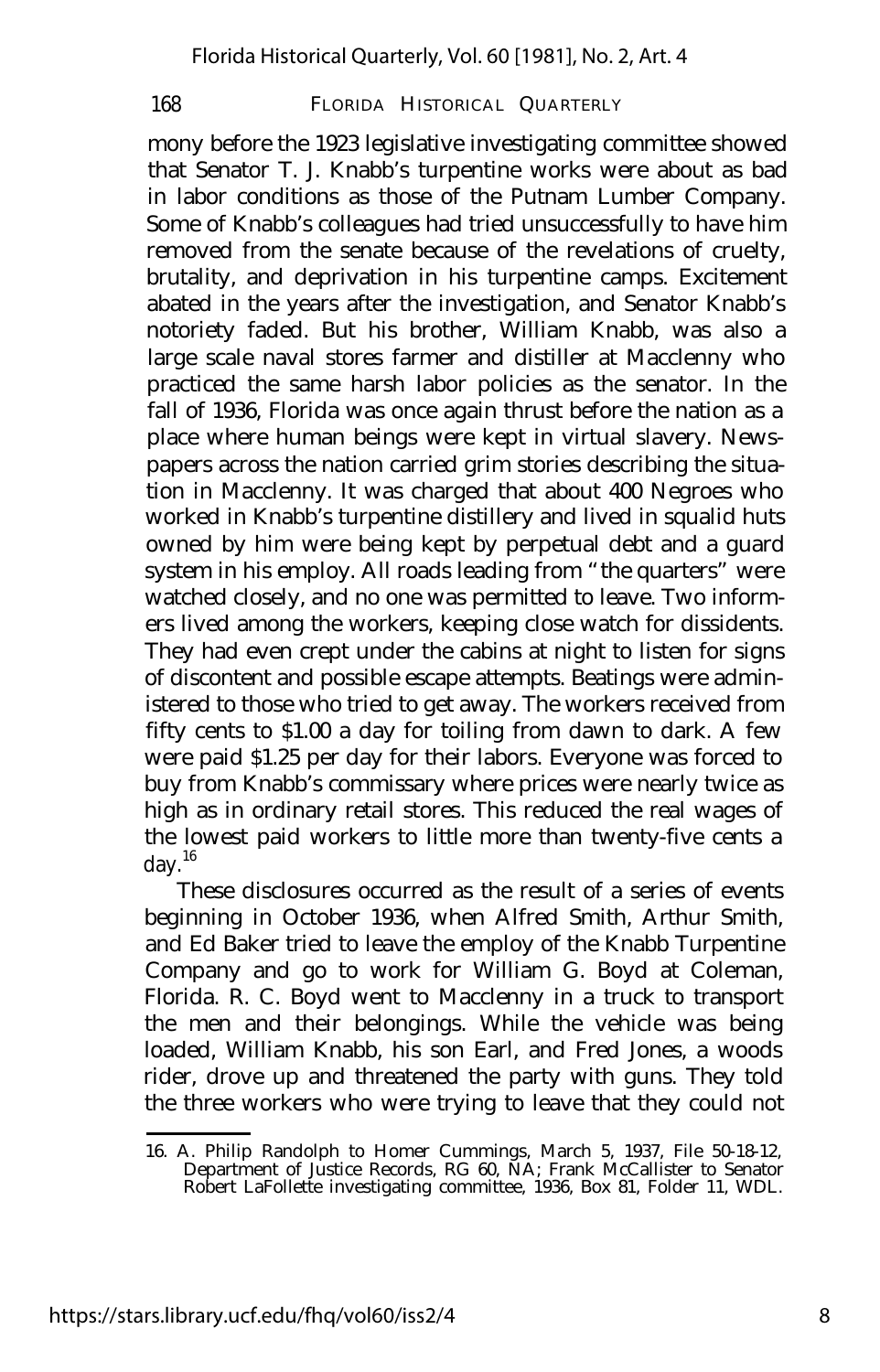since they owed Knabb money. Boyd offered to settle the indebtedness, but he was refused, and the Knabbs roughed him up at gunpoint. About a week later the three laborers started for Baldwin on foot, hoping to make their way to Coleman. They were overtaken deep in the swamp by Edwin S. Hall, Jr., another of Knabb's woods riders, who was armed with a shotgun. The three men were forcibly returned to Macclenny.<sup>17</sup>

Meanwhile, Boyd contacted the United States attorney and charged the Knabbs with peonage. Learning of the situation, the NAACP and the recently-organized Workers Defense League sent the Reverend C. F. Duncan, head of the Jacksonville branch of the NAACP, and Frank McCallister of St. Petersburg, southern secretary of the WDL, to investigate. In a communication to his New York office, McCallister described the situation in the Florida turpentine operations: "Peonage is nothing unusual in Florida. There are several sections in which it flourishes but these are veritable 'no-man's lands' where one must tread softly if wishing to live." He thought that a report could be obtained, but "the hardest job would be in getting the victims to talk."<sup>18</sup> Accompanied by the Reverend Duncan, however, McCallister found several witnesses who made full statements, but the presence of a white man and a well-dressed Negro from outside the town were obvious to those in the "quarters." As soon as they had secured enough information to make a case, the two investigators "decided it would be safer to leave." According to McCallister, one of Knabb's informers "had notified the commissary of our presence and we could see a small cluster of white men gathering. Wisdom seemed to dictate departure and so we left after about two hours in the quarters." Elsewhere he remarked that "it would be easier for an enemy of Hitler to operate in Germany than for a union organizer to attempt to set foot in these camps."<sup>19</sup> Told that a dispute between rival turpentine operators had caused the charges to be brought, McCallister said that sounded logical because "I cannot imagine a negro in one of these communities

<sup>17.</sup> W. G. Boyd to William Green, November 2, December 1, 1936, Division of Communications and Records, Department of Justice Records, RG 60, NA.

<sup>18.</sup> McCallister to Aron Gilmartin, November 7, 1936, Box 144, Folder 6, WDL.

<sup>19.</sup> Report of Frank McCallister, re peonage at Macclenny, Box 128, Folder 26, WDL; "Myth of Democracy in the South," mss. by Frank McCallister, Southern Secretary of Workers Defense League, Box 162, Folder 19, WDL.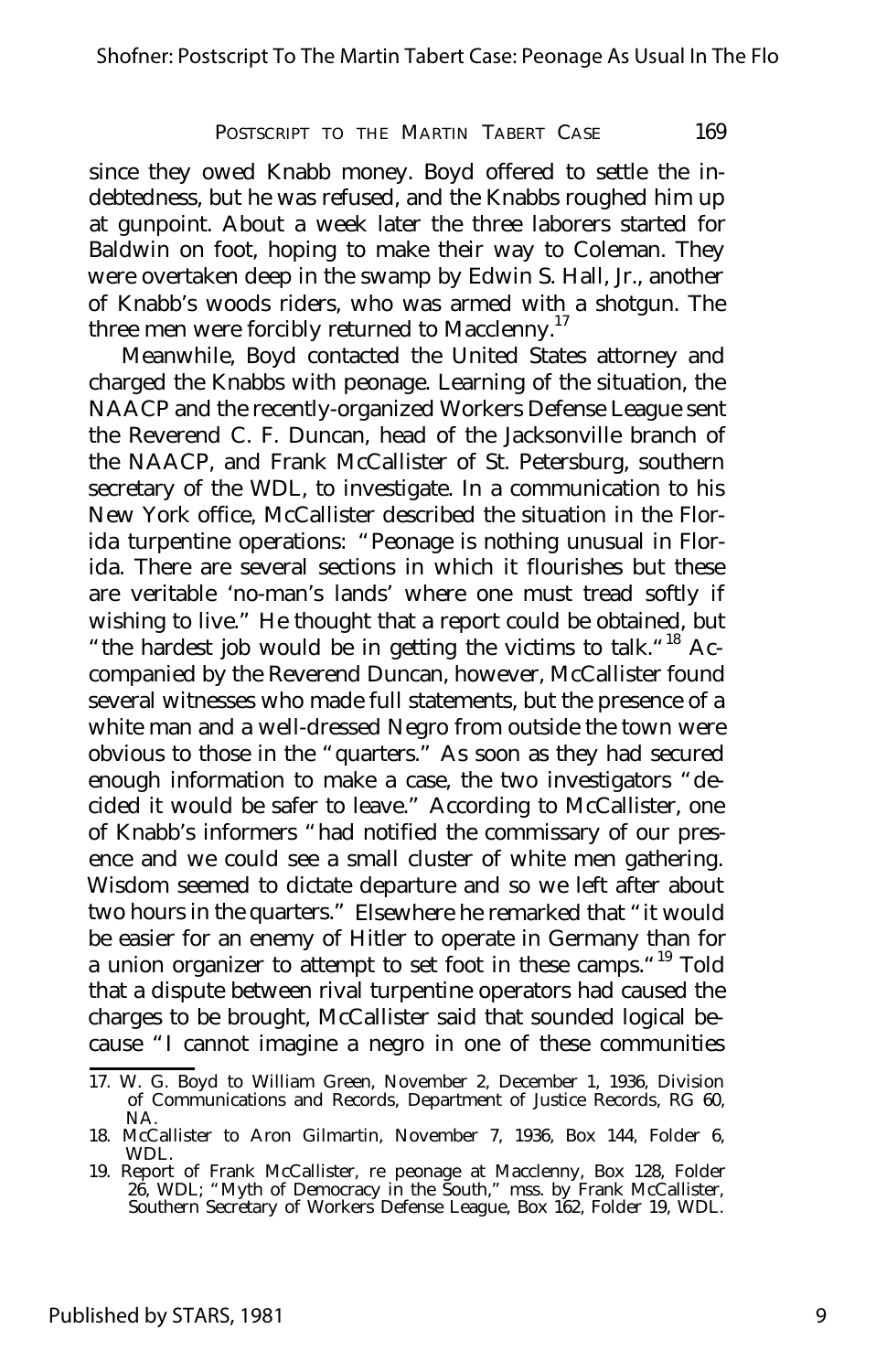voluntarily entering charges against one of the 'leading citizens of the community.' It is an open invitation to suicide by lynching."<sup>20</sup>

It happened that the American Federation of Labor was holding its convention at Tampa at the time, and A. Philip Randolph, who had just obtained AFL affiliation for his Brotherhood of Sleeping Car Porters, read the McCallister and Duncan report to the assembled delegates. AFL President William Green was induced to write Governor David Sholtz demanding an investigation. Affirming that "peonage is not to be countenanced in Florida," Sholtz assured the labor leader that he would pursue the matter vigorously. The governor did initiate an investigation, but he subsequently deferred to the federal authorities since peonage was a violation of national statutes.<sup>21</sup> Walter White of the NAACP wrote United States Attorney General Homer Cummings, urging vigorous action.<sup>22</sup> The Reverend Mr. Aron S. Gilmartin, head of the Workers Defense League, also contacted Cummings, noting that a preliminary investigation showed that "the entire Negro population of Macclenny . . . are held in . . . virtual peonage and slavery."<sup>23</sup>

An FBI investigation led to the indictment of William Knabb, Earl Knabb, Fred Jones, and Edwin S. Hall, Jr., on charges that they had forcibly held Smith and Baker to labor until their debts were paid. Extensive publicity accompanied the indictment and trial. Stetson Kennedy, a Florida journalist, wrote a series on peonage, Workers Defense League news releases were carried in several newspapers, the *Nation* wrote on forced labor in Florida, and RKO pictures produced a movie, "The Boy Slaves," about  $it.<sup>24</sup>$ 

William Knabb, Jones, and Hall were tried in May 1937. Their defense was based on the premise that Boyd had bribed witnesses against them because he was a bitter business rival.

<sup>20.</sup> McCallister to Gilmartin, November 21, 1936, Box 144, Folder 6, WDL.

<sup>21.</sup> *Tampa Tribune,* November 29, December 1, 1936.

<sup>22.</sup> Walter White to Attorney General, December 8, 1936, Division of Communications and Records, Department of Justice Records, RG 60, NA.

<sup>23.</sup> Gilmartin to Homer T. Cummings, November 24, 1936, ibid.

<sup>24.</sup> Brian McMahon to J. Edgar Hoover, November 7, 1936, ibid.; clipping from *Nation,* August 21, 1937, in peonage files, A. A. Schomberg Collection, New York Public Library; Samuel Romer to McCallister, January 31, 1939, Box 26, Folder 29, WDL; Jacksonville *Florida Times-Union,* May 25, 27, 28, 1937.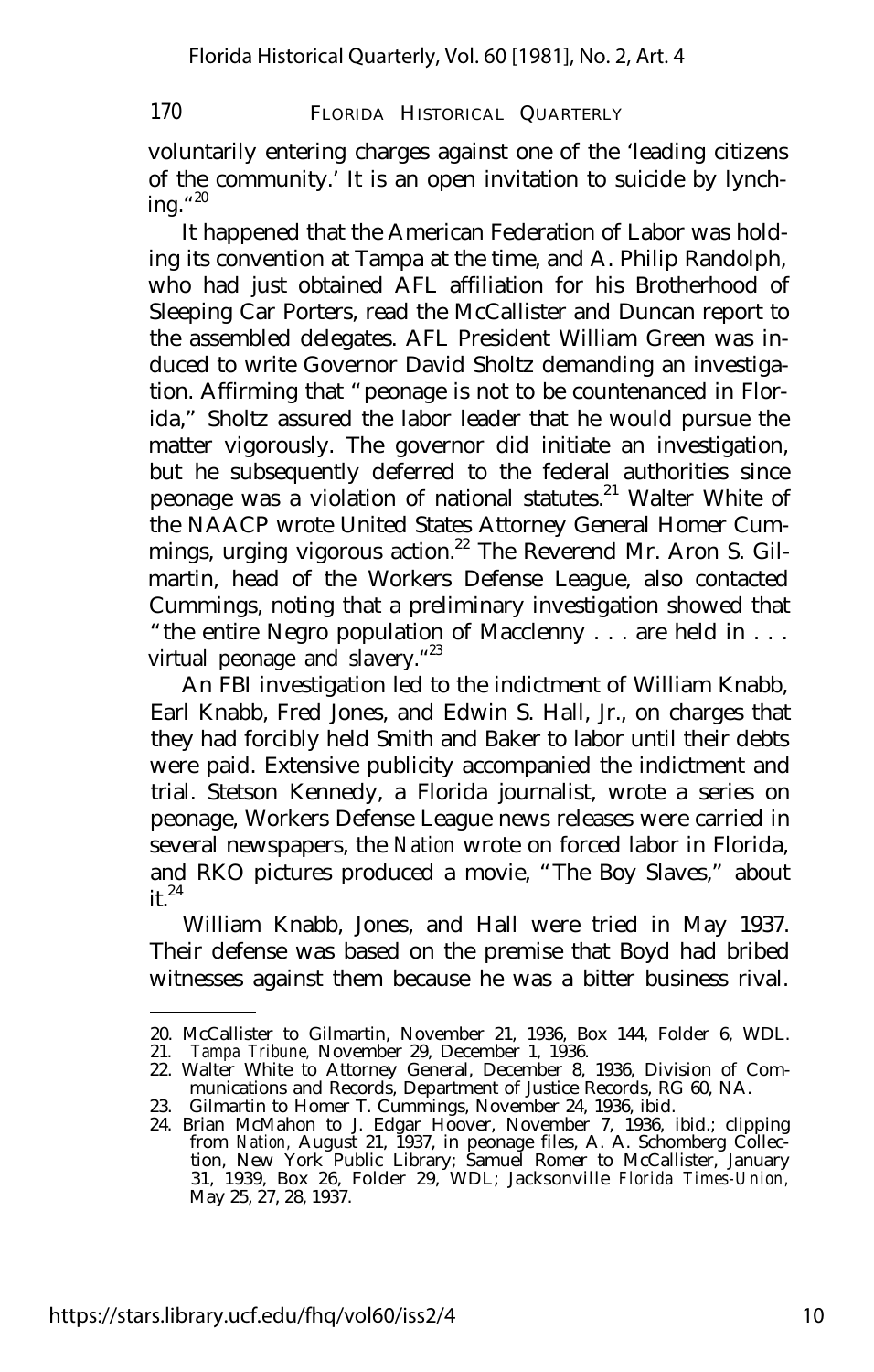During the trial, William D. Strickland, a Gainesville attorney, produced a letter purportedly written by Ed Baker to another lawyer, asking him to handle a sum of money expected from his role in the trial. The government attorneys thought they had scored a victory when they promptly proved that Baker could neither read nor write. But they had underestimated the degree of proof required for a Florida jury to convict white men of holding blacks in peonage. In less than thirty minutes of deliberation the jury found the three men innocent of all charges. On the basis of that verdict, the government dropped its charges against Earl Knabb. Strickland was arrested in the courtroom and subsequently indicted for perjury, but he was apparently never tried. $25$ 

Nearly 300 miles west of Jacksonville near Wewahitchka a bizarre case was unfolding about the same time which further demonstrated the force of custom and the difficulty of overcoming it with legislation. Both sides recognized it as an important contest for high stakes. The United States solicitor general declared that the department of justice was interested in the case "partly because conditions in the Florida turpentine camps . . . have been a fertile source of complaints of involuntary servitude and peonage." At the same time, the American Turpentine Farmers Association, whose headquarters were at Valdosta, Georgia, had sent its general counsel to join the defense attorney in the case because the organization's membership was concerned that it might lose its labor supply. Lige James Johnson, a black man, had worked for Charles A. Gaskins, a white turpentine operator, at a camp near Wewahitchka from 1935 until 1937. He left the job free of debt and went to Panama City for other employment. In 1938, Gaskins approached Johnson and said he still owed him \$35.00. After a lengthy protest, the latter was forced to return to Gaskin's turpentine works. He worked off the alleged debt in about four months, and the white man agreed that they were "square." Johnson worked from 1938 until 1940 at odd jobs in Panama City, during which time he met Gaskins several times on the streets. Then in July 1940, Gaskins said he had examined his

<sup>25.</sup> Jacksonville *Florida Times-Union,* May 29, 1937; Herbert S. Phillips to Attorney General, June 2, 1937; McMahon to Thurgood Marshall, March 3, 1939, Division of Communications and Records, Department of Justice Records, RG 60, NA.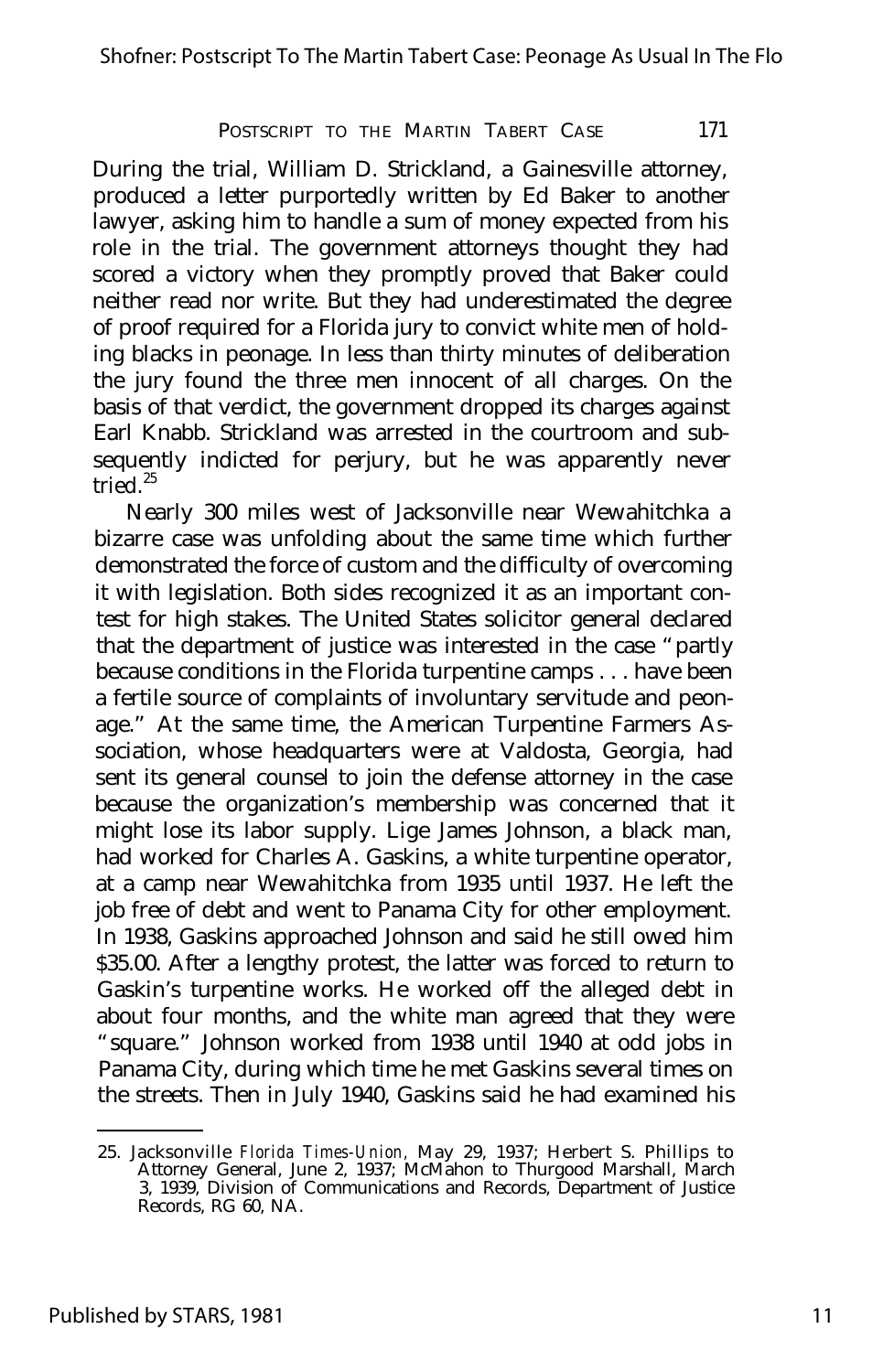books again and found that Johnson still owed him \$22.00. In front of several disinterested witnesses, the two men fought, and Gaskins succeeded in forcing Johnson into his car. Sometime during the thirty-odd mile drive to the turpentine camp, Johnson jumped from the car and escaped into the woods. $^{26}$ 

Peonage charges were brought against Gaskins, but at his trial his lawyer argued that he could not be guilty of peonage since Johnson had escaped before reaching the camp. The prosecution countered that Johnson knew what to expect at the camp, that he had been held to forced labor there before, and that he had been forcefully brought from Panama City to the point where he managed to escape. The jury found Gaskins guilty, but on appeal the United States Supreme Court overturned the conviction. The high court's reversal of the decision was based on the original defense premise that Johnson had not been actually required to perform labor, but had only been transported against his will to a place near Wewahitchka. This did not constitute peonage according to the statutory definition of the term.<sup>27</sup>

Turpentine operators were probably relieved by the decision. But in any case they continued to keep laborers in their camps by perpetual indebtedness and force. As late as 1949, the Workers Defense League found fourteen turpentine camps in Alachua County where "the practice of peonage is open and notorious."<sup>28</sup>

Martin Tabert died a victim of a vicious system. The exposures resulting from his death ended the leasing of prisoners to private companies by governing bodies, but it did little to alter the conditions of laborers in the Florida turpentine camps, and it did not significantly diminish the numbers of people who worked there. Collusion of local officials such as those in Calhoun County, or more often, lack of concern on their part for what happened between employers and employees in the isolated pine forests kept the turpentine camps after 1923 much as they had

<sup>26.</sup> George E. Hoffman to Attorney General, October 9, 1942, Hoffman to Victor Rotnam, October 9, 1943, Marion B. Knight to Hoffman, October 7, 1943, File 50-802, Department of Justice Records, RG 60, NA.

<sup>27.</sup> United States *v.* Charles Gaskins, United States District Court Records, Record Group 21, Federal Records Center, East Point, Georgia. Presum-ably there were no complaints of justice being thwarted by "legal technicalities" at that time as there would be in later years.

<sup>28.</sup> Peonage and other forms of Forced Labor in the United States, Pre-liminary Report, April 1949, Box 97, Folder 15, WDL.